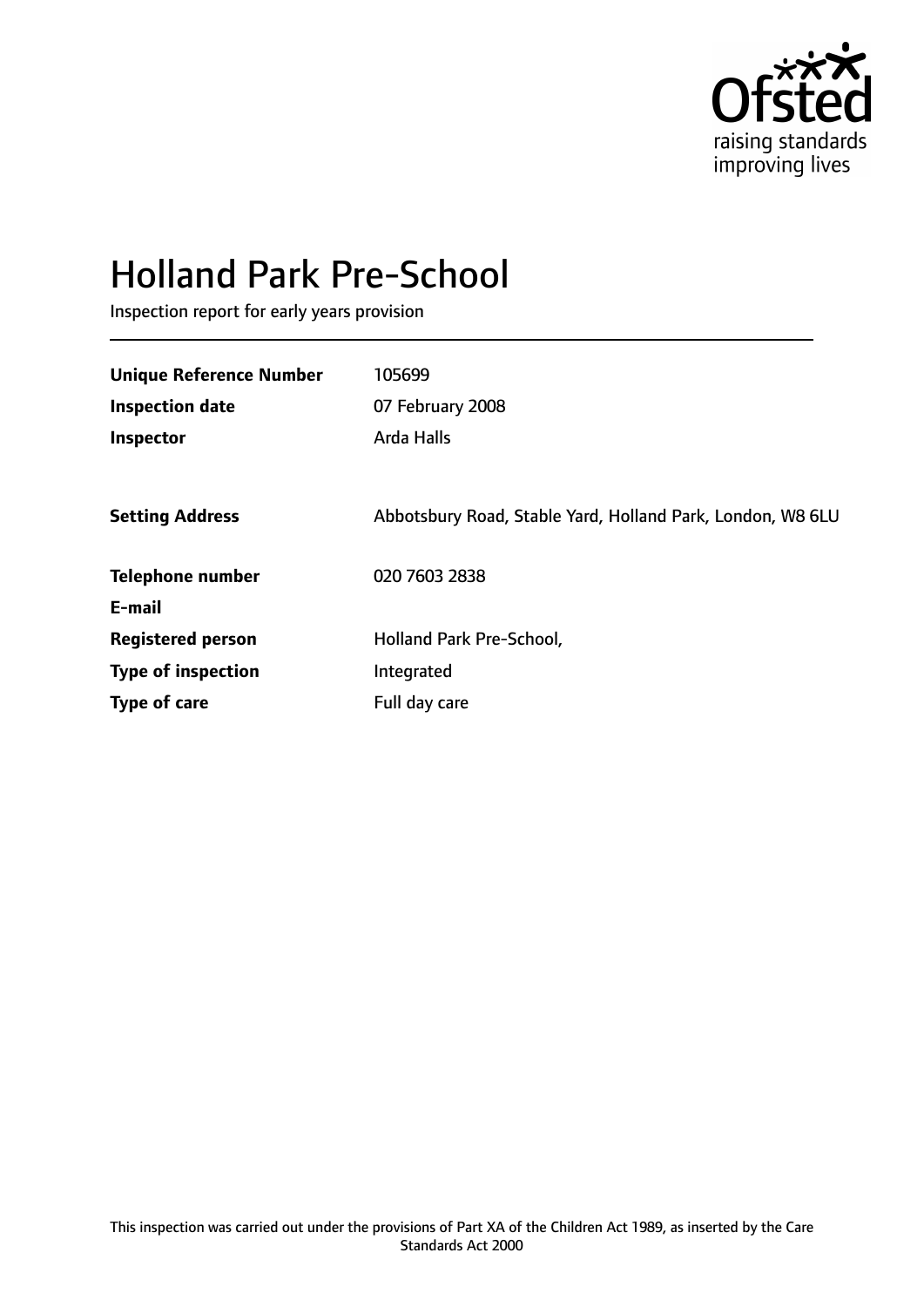## **ABOUT THIS INSPECTION**

The purpose of this inspection is to assure government, parents and the public of the quality of childcare and, if applicable, of nursery education. The inspection was carried out under Part XA Children Act 1989 asintroduced by the Care Standards Act 2000 and, where nursery education is provided, under Schedule 26 of the School Standards and Framework Act 1998.

This report details the main strengths and any areas for improvement identified during the inspection. The judgements included in the report are made in relation to the outcomes for children set out in the Children Act 2004; the National Standards for under 8s day care and childminding; and, where nursery education is provided, the *Curriculum guidance for the foundation stage.*

The report includes information on any complaints about the childcare provision which Ofsted has received since the last inspection or registration or 1 April 2004 whichever is the later.

## **The key inspection judgements and what they mean**

*Outstanding: this aspect of the provision is of exceptionally high quality Good: this aspect of the provision is strong Satisfactory: this aspect of the provision is sound Inadequate: this aspect of the provision is not good enough*

For more information about early years inspections, please see the booklet *Are you ready for your inspection?* which is available from Ofsted's website: *www.ofsted.gov.uk.*

## **THE QUALITY AND STANDARDS OF THE CARE AND NURSERY EDUCATION**

On the basis of the evidence collected on this inspection:

The quality and standards of the care are good. The registered person meets the National Standards for under 8s day care and childminding.

The quality and standards of the nursery education are good.

## **WHAT SORT OF SETTING IS IT?**

Holland Park Pre-School is run by a parent run dormant company. It has been running for more than 30 years and was registered with Ofsted in 2001. The pre-school operates from one main play room in a single storey building in the middle of a park in the Royal Borough of Kensington and Chelsea. A maximum of 19 children may attend the pre-school at any one time. The pre-school is open each weekday from 09.30 to 15.30 for 39 weeks of the year. All children share access to a secure enclosed outdoor play area. Holland Park Pre-School is managed by a voluntary management committee, made up of parents of children at the pre-school.

There are currently 28 children aged from two to under five years on roll. Of these 18 children receive funding for nursery education. Children come from the local and wider community. The pre-school currently supports a number of children who speak English as an additional language. The pre-school employs four staff. Three of the staff, including the manager hold appropriate early years qualifications. One staff is working towards a qualification.

The pre-school is a affiliated to the Pre-School Learning Alliance (PSLA). The pre-school receives support from the Local Authority. The teaching method used is children learning through play.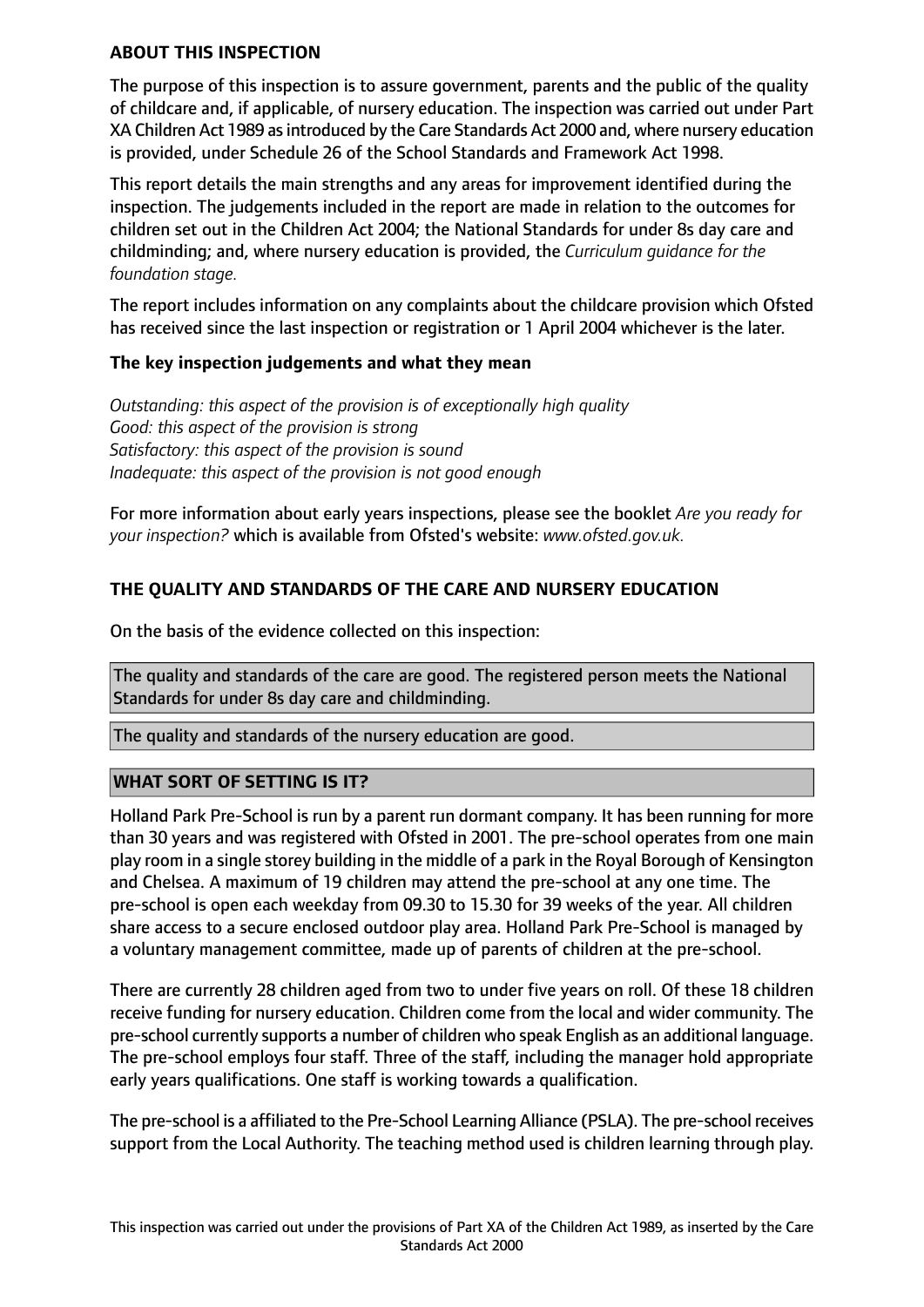## **Helping children to be healthy**

The provision is good.

Children's good health is well promoted because the pre-school takes positive stepsto promote their health, for example children are reminded to wash their hands asthey come in from outside play to have their snack. Staff have a good understanding of emergency first aid measures and several staff have up to date first aid certificates. A well stocked first aid box is easily accessible and a policy for the exclusion of children with infectious diseases is in place. A thorough nappy changing policy is in place and well implemented. Children learn about healthy eating as they discuss which foods are healthy. Parents and staff work co-operatively to ensure that children receive healthy foods in their packed lunches. Lunchtime is a relaxing occasion when children talk freely to one another as they eat. They are praised for good eating and encouraged to sit down until they finish.

Children learn about their bodies as they sing songs, play with puzzles and look at books about parts of the body. They know that physical exercise is good for them. They have an abundance of outdoor activity as the door is left open at all times. This means children can choose whether to play outside or indoors and subsequently they have a wide range of opportunities for good physical development. For example, children learn to balance and climb, run and play on pedalled cycles throughout the day. Children ask for help if they need it when putting on their coats and recognise that when they are hot they can remove their coats and ask for a drink.

Children enjoy a selection of healthy organic foods for their mid morning and mid afternoon snacks. Fruits and rice crackers are savoured by the children with a choice of milk or water to drink. Children organise the passing of food and the pouring of drinks themselves. This promotes children's independence. Dietary requirements are on display for easy reference and care is taken of any children who have an intolerance to a specific food. A small kitchen is available for heating children's packed lunches and cutting up fruit. The kitchen surfaces, crockery and utensils are clean. However, the kitchen is cluttered. The vacuum cleaner, dustbin and the electric appliances are not effectively situated to ensure safe and easy movement around the kitchen.

## **Protecting children from harm or neglect and helping them stay safe**

The provision is satisfactory.

The premises are arranged to enable children to have free access to outdoor play at all times. As a result the playroom is not consistently warm. Children do not complain of this as they are warm through their constant activity. The pre-school room is arranged to allow children to have easy access to all areas of play including a comfortable reading corner with ample natural light. Activities such as sand and water are located outside the main playroom as indoor space is somewhat restricted. The building is welcoming for children and parents as they enter the building from two main doors. Children's art work is not abundant although some displays are available including adult led displays on winter and mask making.

There is ample furniture for children to rest, eat and play comfortably and resources are age and developmentally appropriate. Resources are checked for safety and soft furnishings washed regularly. Children can access resources independently and safely as staff set out activities on table tops at the beginning of the day. Children are able to move around freely making their own choices as they play without restriction.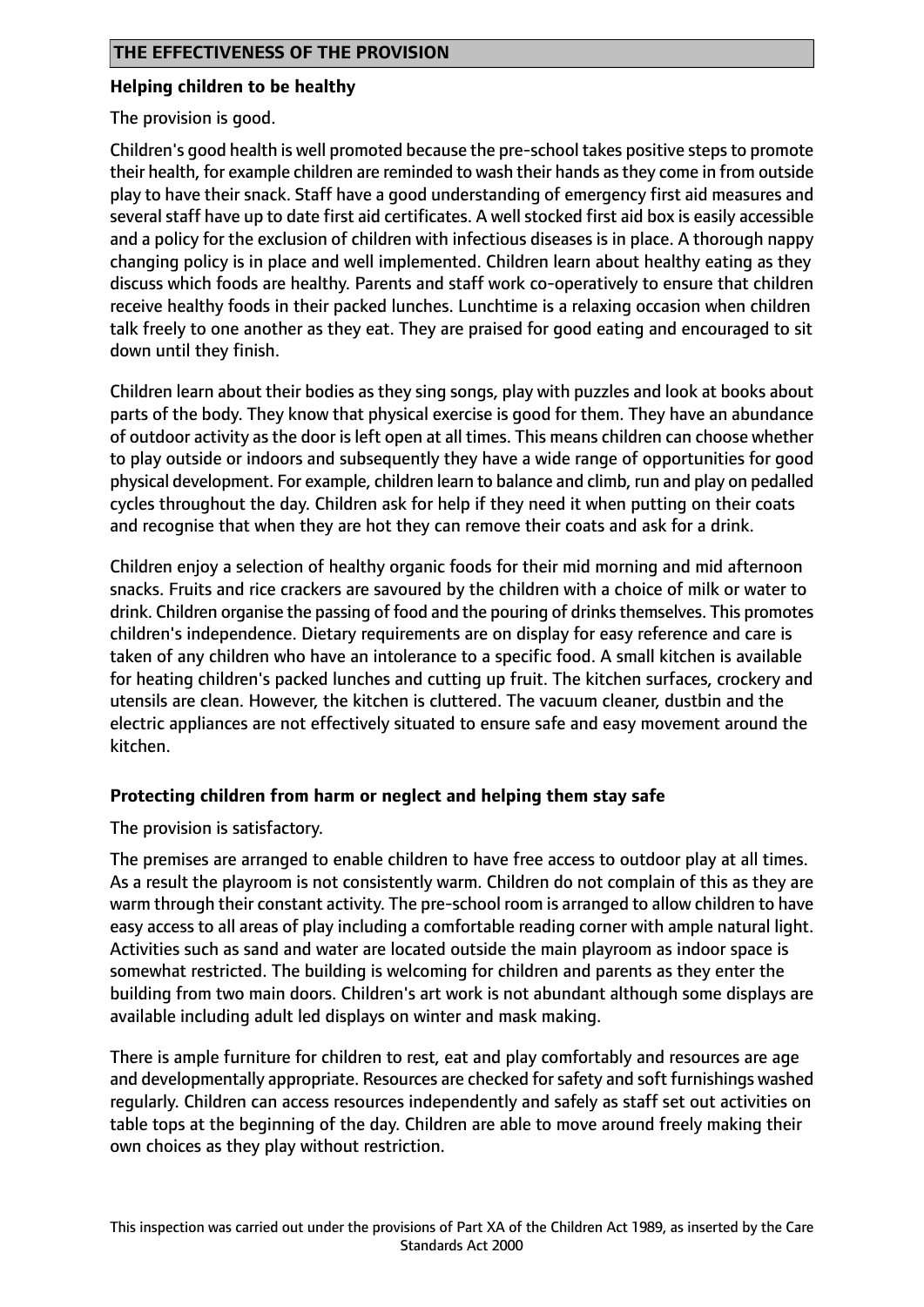Children are protected from harm as staff choose equipment of sufficient quality for the children's use. The playground is checked every morning to ensure there are no hazards. Early in the day the hand washing water is hot to the touch. Staff report that this is not normally the case as the water tank is small and empties quickly before children arrive. The pre-school has frequent break-ins. On both days of the inspection the police are called to investigate the break-ins during the inspection. Security is not robust and entry to the pre-school is not monitored sufficiently. Staff present a plan of the site and supporting documents of how they strive to improve security of the premises to the best of their ability. Fire drills are practised regularly and secure evacuation procedures are clearly displayed on the walls of the pre-school.

The manager and staff have sufficient understanding of how to safeguard children. They have a reasonable awareness of the different types of abuse and what to do if they have concerns of children's well-being. They are aware of where to report concerns and what to do if an allegation is made about a member of staff.

## **Helping children achieve well and enjoy what they do**

## The provision is good.

Children enjoy choosing what they like to do. Special regard is taken of Birth to three matters to take their needs into consideration. Staff sit with children at tables decorating pre-cut masks from black paper. They make different sized puzzles on table tops and on the floor. Older children talk to new children in the group and they discuss their names explaining which names are the same. Children enjoy dressing up as doctors and explain that they are looking after pets and children. They help each other dress up showing great care as they arrange one another's hair without catching it in the Velcro fastenings.

## Nursery Education

Children play enthusiastically at a table matching cards as they share a game together. They sit at tables with pens and stencils for long periods of time enjoying one to one attention from staff. They take great care with the colouring and enjoy the praise they receive for their work. Children are beginning to understand that words have meaning. However, children do not have a consistent range of opportunities to recognise written letters and words. There are few letters displayed in the pre-school room.

Children sit on a carpeted area for stories and singing. They play excitedly in a group as they fit animals into their houses. They have a good awareness of which animals need big houses or small houses. They listen carefully to a story of a caterpillar which they thoroughly enjoy. They recite the days of the week with some accuracy. They learn to count different fruits as they listen to the stories. They talk about what a caterpillar should eat and what makes him feel sick. They learn about the cocoon of the caterpillar and they learn about the emerging butterfly. They know their colours as they examine the butterfly pictures and talk about how beautiful they are.

Children are keen to carry their doctor's kits around the pre-school, filling and rearranging their contents at regular intervals. Children help one another to put on their nurses caps, they explain that you wear them "in case you ouch your head". The children enjoy dressing up as police men and women which helps them learn about important people in the community. They have a good selection of clothes which are easily accessible. They ask each other for help in dressing up and they know they need a black jacket to go with their helmets if they are members of the police. Some children get upset when others say they are 'calling the police'. Staff quickly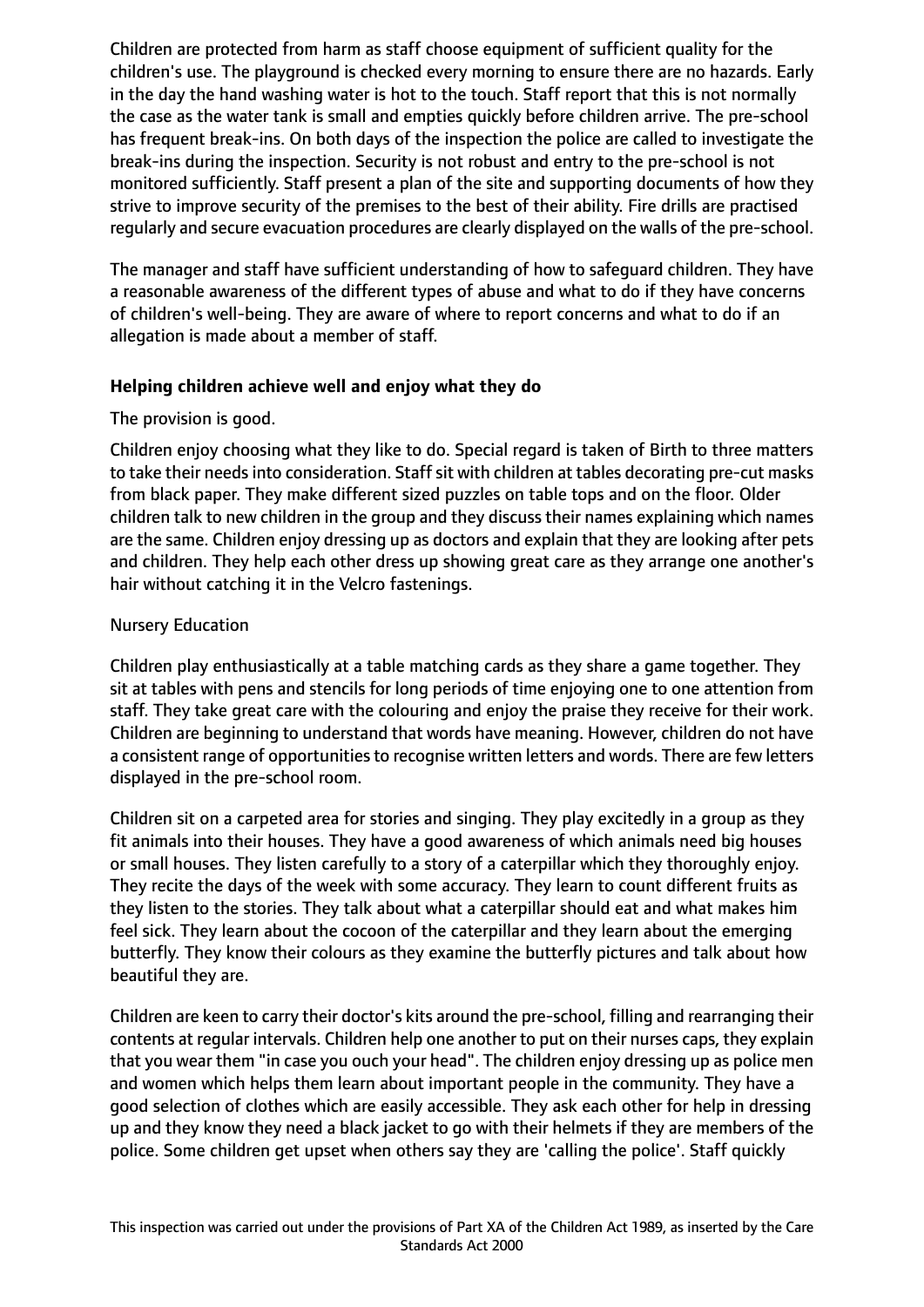console them and talk about how the police help people and not to be afraid. Children count the pieces of medical equipment in their doctor kits, they talk about how many doctors there are and how many doctor's uniforms they need. They have a good understanding of numbers one to five and have good experiences at learning maths through their play.

Children call out loud to each other to announce it is circle time. They form the circle and sit down with the pre-school leaders. They take turns at holding the portfolio of songs. They discuss who has had a turn and who has not. They are learning about sharing.

Children listen carefully to the calling of the register. Although they have been entered in the register of attendance as they arrive for the day, the calling of the names gives them an opportunity to respond as they hear their name called. This procedure helps keep children safe, prepares them for moving onto school and helps them learn more about listening.

Children play outside with a large matching game. They play with balls and small hoops which they use imaginatively on their bikes. There are plenty of opportunities for imaginative play and plenty of opportunities for physical development.

Children sing in a circle, sometimes pausing to look around and listen. They sing about someone with a hat on, passing the hat round the circle. They are praised for good sharing and taking turns. Children are able to count the number of children in the circle, they count effectively up to 14. They count how many girls and how many boys. They count six girls and eight boys. They learn that they must put up their hands and that if they do not have a turn one day they may have a turn the next day. This teaches children about the passing of time and helps them to learn patience as they play. Some of the children are able to count adults and children together up to 19. They sing about buses and learn about going up and down on the buses. They act out the roles of dads, babies and mummies on the bus with great enthusiasm. They learn about paying money for tickets on the bus journey. There is no mention of more modern methods of payment for their journeys.

Children enjoy making play dough together. They mix and they measure ingredients with great delight. They talk about eating pancakes as it is pancake day. They play co-operatively and they are excited to cut out the dough at the tables. Others watch the dough making. They share the equipment and check with one another to see that everyone has some dough. They talk about liking lemon, butter and sugar on pancakes. They are learning that individuals have different preferences.

Children enjoy making strawberry jam sandwiches, spreading the jam and choosing berries to put on top. The children concentrate as they make the sandwiches and enjoy eating their finished product. Some children wash their hands before starting and some need reminding.

Children are fully engaged making musical instruments. They know they are using rice and pasta to fill containers in order to make shakers. Children have extensive opportunities to talk about pasta and how it is made. They enjoy describing the pasta which they say is 'curly wurly'. They pour rice into the shakers independently and they use scissors to cut corrugated paper to decorate their shakers. They struggle with the cutting and accept some help when the task is too great. The children are learning how to accurately secure the materials using rubber bands, glue and tape. There is great concentration as the children complete their work.

Children are engrossed in their story sessions, they listen to the story of a fox and a gingerbread man and answer all the questions which the leader asks. They are asked for their favourite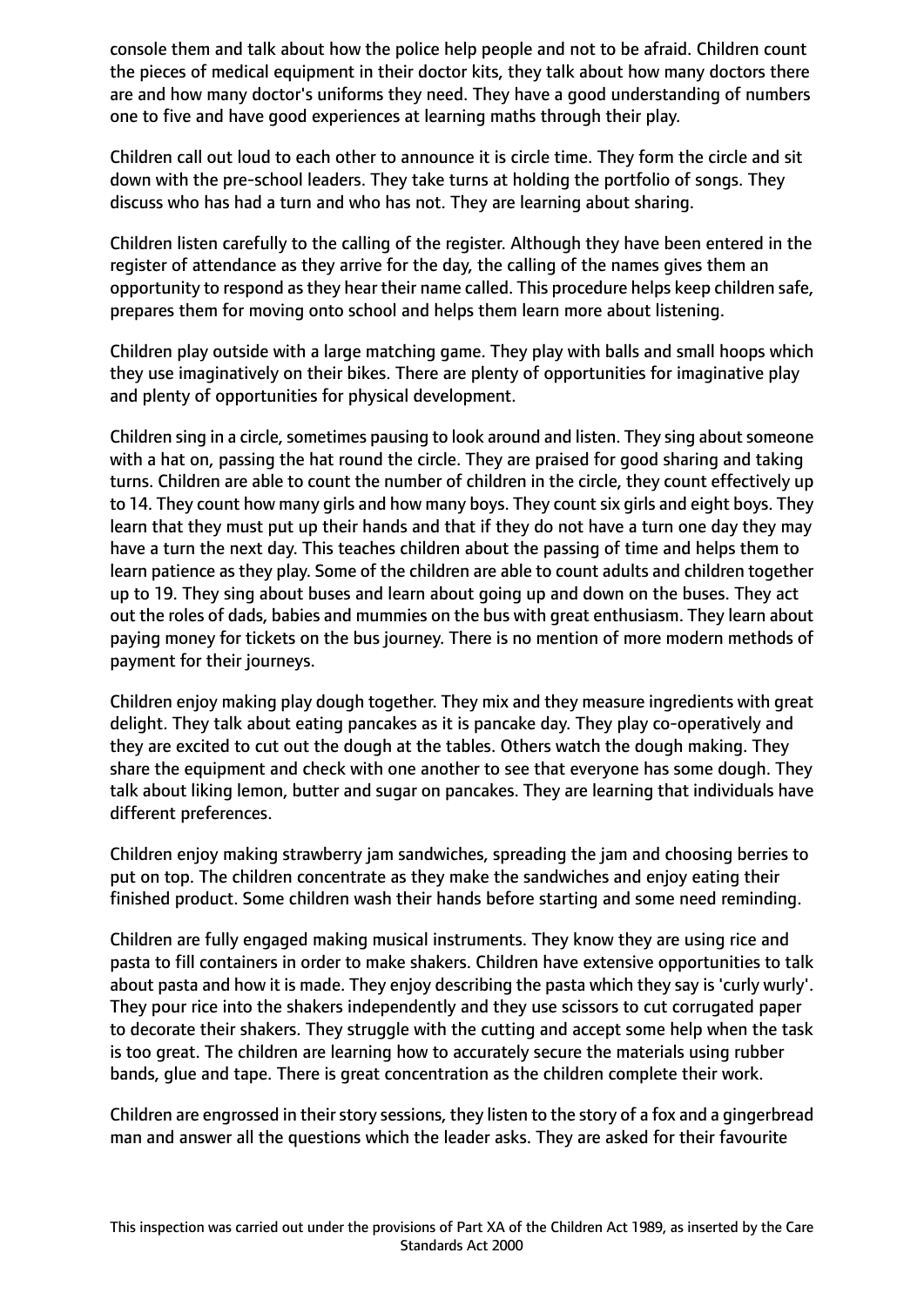songs, they sing about currant buns and learn good mathematical calculations as the currant buns are sold.

The quality of teaching and learning is good. Staff have a good knowledge of the Foundation Stage supported by regular training. Activities are planned according to the early learning goals and staff evaluate activities regularly. Good quality observations are made and accurate records kept of what children can do. This includes both written and photographic evidence in the children's profiles. Staff consistently receive good quality support from the early years development team in the local authority. Staff encourage and extend the children's learning. They carefully plan for the next step in their learning through observation and evaluation.

## **Helping children make a positive contribution**

## The provision is good.

Children are happy in the pre-school as their needs are effectively met within the setting. Special regard is taken of Birth to three matters and children's needs under the age of three are taken into consideration. A thorough equal opportunities policy is in place and equality is successfully promoted. Children play with different coloured papers and paints to depict differing skin tones. They also play with small figures portraying different cultures. There is a good range of books to reflect positive images of culture and ability. Children who are new at the pre-school are spoken to in their first language whenever possible. They have plenty of opportunities to have a quiet one to one session to help them settle into the routines of the pre-school. They thrive on this attention and they settle in successfully. Many festivals are celebrated within the pre-school and special efforts are made for individual children's celebrations. Parents are invited to come into the setting and often food is shared so that children learn first hand about cultures other than their own.

Children with learning difficulties and disabilities are welcome in this setting as staff have a positive attitude towards making the pre-school a welcome place for all children. Staff discuss a variety of needs of children so that children learn about the needs of others. Staff are dedicated to improving their own awareness and this means that staff are prepared for children with different abilities at all times. Staff seek specialist help which helps them be prepared to offer appropriate support for any children. Careful consideration is given to the layout of the room if children are present who find changes in the environment to be disturbing. Named members of staff are trained in looking after children with learning difficulties and disabilities. Books and resources are sourced from the public library to assist staff for specific needs that arise.

Children are well behaved as staff manage their behaviour well. Posters to promote positive methods of handling children are clearly displayed. Children are encouraged to 'use words when they are angry' as depicted on a poster. Children behave well as staff set simple and clear guidelines for acceptable behaviour. Children are stimulated, praised and kept busy. Children who may experience brief periods of 'time out' are never left unattended. Children are encouraged to share, take turns and be respectful of one another. This positive approach fosters children's spiritual, moral, social and cultural development.

Partnership with parents and carers of children who receive nursery education is good. Most parents are working parents and therefore have limited time to be involved in the day to day running of the pre-school. However, parents contribute to the pre-school in various ways. Some are involved in the care of their children at times of outings and for occasions such as music or story telling. Children are eager that their parents might take part in an activity. Parents comment at the inspection that staff are loving and caring. They state that their children always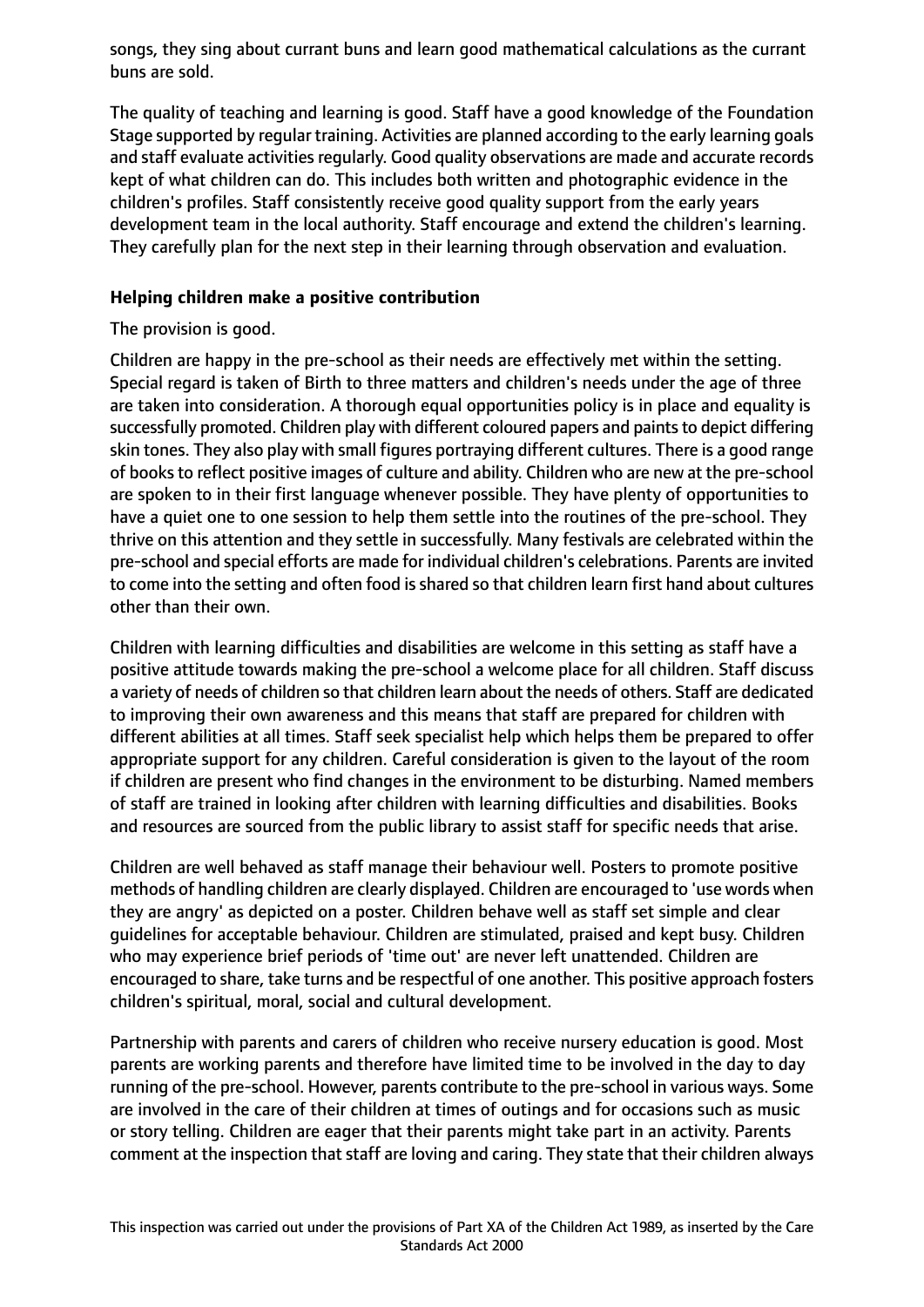want to come to the pre-school and that they run ahead to get to the setting quickly. Parents state that their children have learned many songs, that the staff are good in their roles and they have 'happy kids' with no complaints whatsoever. Parents state that their children speak more than one language at home and are speaking English in the pre-school. Other parents state that the pre-school has brought their child out of themselves, and how they have become more confident and less clingy. Parents state that they are kept up to date with what their children have been doing. Parents state that children can sing all the nursery rhymes, some that are not known by the parent. Parents state that following a nature walk in the park with the pre-school, the children speak about it enthusiastically at home. Parents are kept up to date about their children's progress through well organised children's profiles, newsletters and regular consultations.

## **Organisation**

The organisation is good.

The leadership and management of the setting is good. The manager and committee of the pre-school share the management of the setting in an efficient manner. They are clear on their roles and have an accurate understanding of the strengths and weaknesses of the pre-school. They are committed to the improvement of the pre-school and are actively seeking development of the staff and the committee. The pre-school practice is effectively influenced by regular training and newsletters. Staff address all key issues as raised at the last inspection. They monitor and evaluate the quality of care and education by compiling accurate written and photographic observations. Staff identify that regular staff meetings are strategic for good communication which helps provide a good setting for children to learn through play and to develop at their own pace.

Children share good relationships with staff that have been thoroughly vetted for their suitability to work with pre-school children. There are effective proceduresin place to ensure appropriately qualified staff are employed. Children benefit from the combined knowledge of the staff team. Staff attend training to increase their awareness in supporting speech and language development, managing children's behaviour, first aid and safeguarding children.

The registered provider remains suitably qualified to work with young children. The person in charge on a day to day basis is scheduled for assessment as a suitable person by the regulator. She has suitable qualifications, a current CRB disclosure and has a good understanding of significant changes that require notification to the regulator.

Children's welfare and individual needs are well met by the staff who have accurate records in place to support their understanding of each child. Records are kept confidentially which maintains the children's privacy. The certificate of registration is clearly displayed and the attendance record is complete and supported by a parents' signing in sheet. The setting meets the needs of the children for whom it provides.

## **Improvements since the last inspection**

At the last inspection the provider agreed to: ensure that all persons including the committee and the staff members working with the children have current and suitable CRB checks clearance (this has been outstanding since the previous inspection). This has been done which helps safeguard children; ensure that documentation about the vetting procedure, is always available for inspection by the early years child care inspector. This has been completed which helps keep children safe; ensure that information about staff training and qualifications is accessible